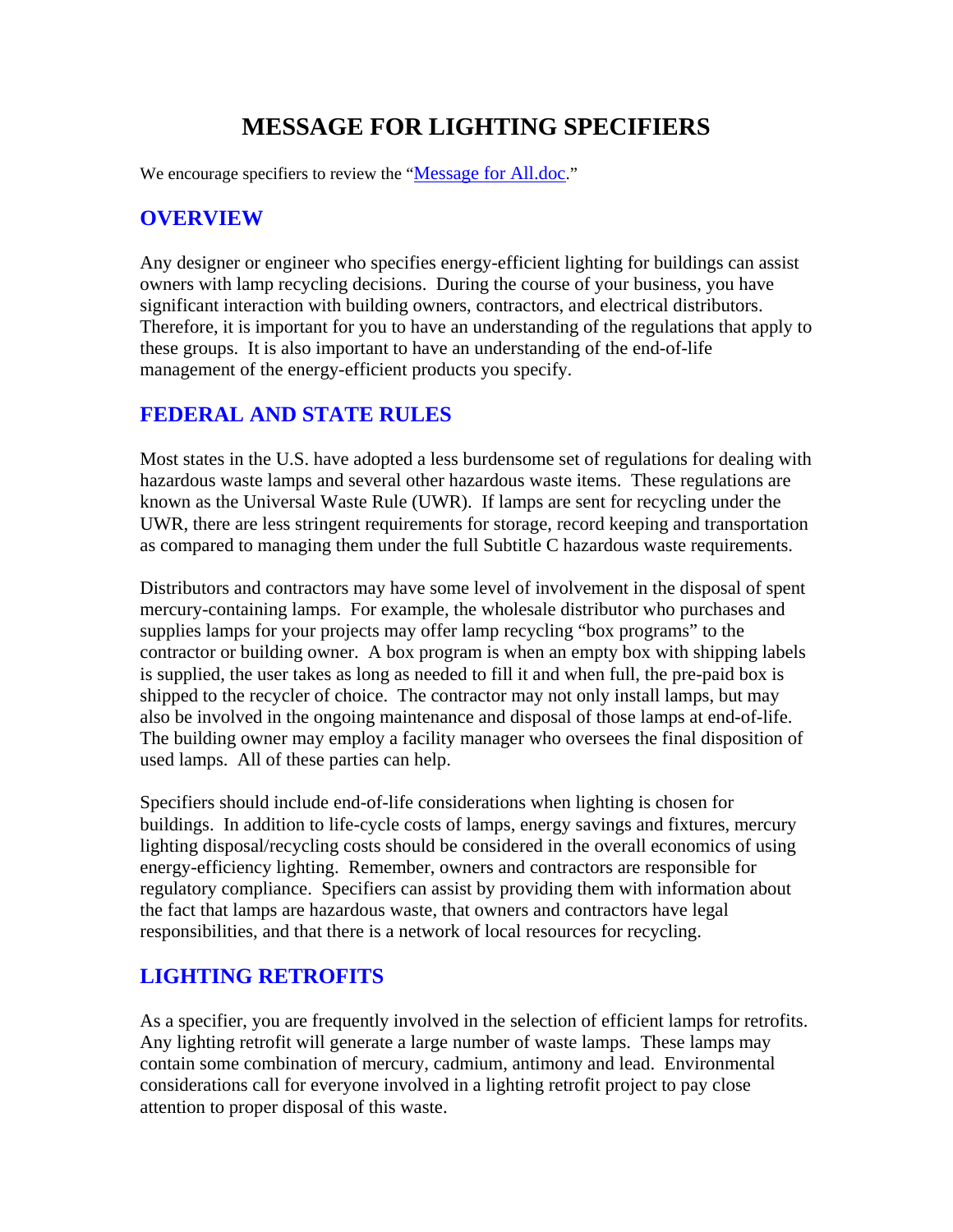The services of a competent, properly licensed, recycling service for both lamps and ballasts is highly recommended for any retrofit project. It should be noted that the most significant environmental enforcement actions concerning incorrect handling of waste lamps and ballasts have involved lighting retrofits.

In the U.S., if the lamps classify as hazardous waste, it is the responsibility of the *owner* to manage the waste correctly; and *contractors* involved may share that *legal responsibility.* While specifiers have no specific legal responsibility for end-of-life management of the lamps they recommend (except for lamps in their own facilities), specifiers can be influential in assisting customers with recycling options by providing the information included here as well as the resources and links for their local area.

## **OTHER JURISDICTIONS**

The Canadian provinces have similar concerns about environmentally responsible lamp disposal. Lamp recyclers are also available in Canada. The [www.lamprecycle.org](http://www.lamprecycle.org/) website has information on lamp disposal and recyclers in Canada. Mexico has passed a version of the U.S. UWR, which includes mercury-containing lamps. Implementation is the responsibility of the 31 states. Details are not yet available.

## **LAMP BREAKAGE**

The major exposure to mercury in lamps arises from lamp breakage. As the old lamps are removed from their sockets, they should be carefully packed to avoid breakage. Federal rules suggest using the cartons supplied with the new lamps for this purpose; alternatively, the lamp recycling service may be able to provide larger containers that will minimize the labor and handling involved. States have different requirements regarding the number of broken lamps that can be included in a shipment of universal waste lamps. Careful handling of waste lamps will, therefore, minimize disposal costs.

For more information specific to your state, consult the State-by-State Stringency Comparison Table. We also encourage you to set up recycling programs for the spent mercury-containing lamps in your own facilities. For more specific information see the "How to" section in the "Message for Building Owners and Managers."

## **SETTING UP RECYCLING SERVICES**

Recycling services are provided by Association of Lighting and Mercury Recyclers (ALMR) member companies anywhere in the United States and its territories, Mexico and Canada. Services are available to large lamp users, small businesses, contractors, municipal government agencies and they are also available to households and the public through household waste collection programs. Either directly or through a network of transportation contractors, material can be picked up in any U.S. community. There are also a number of lighting, maintenance and other building contractors who will collect spent lamps and get them recycled for their customers.